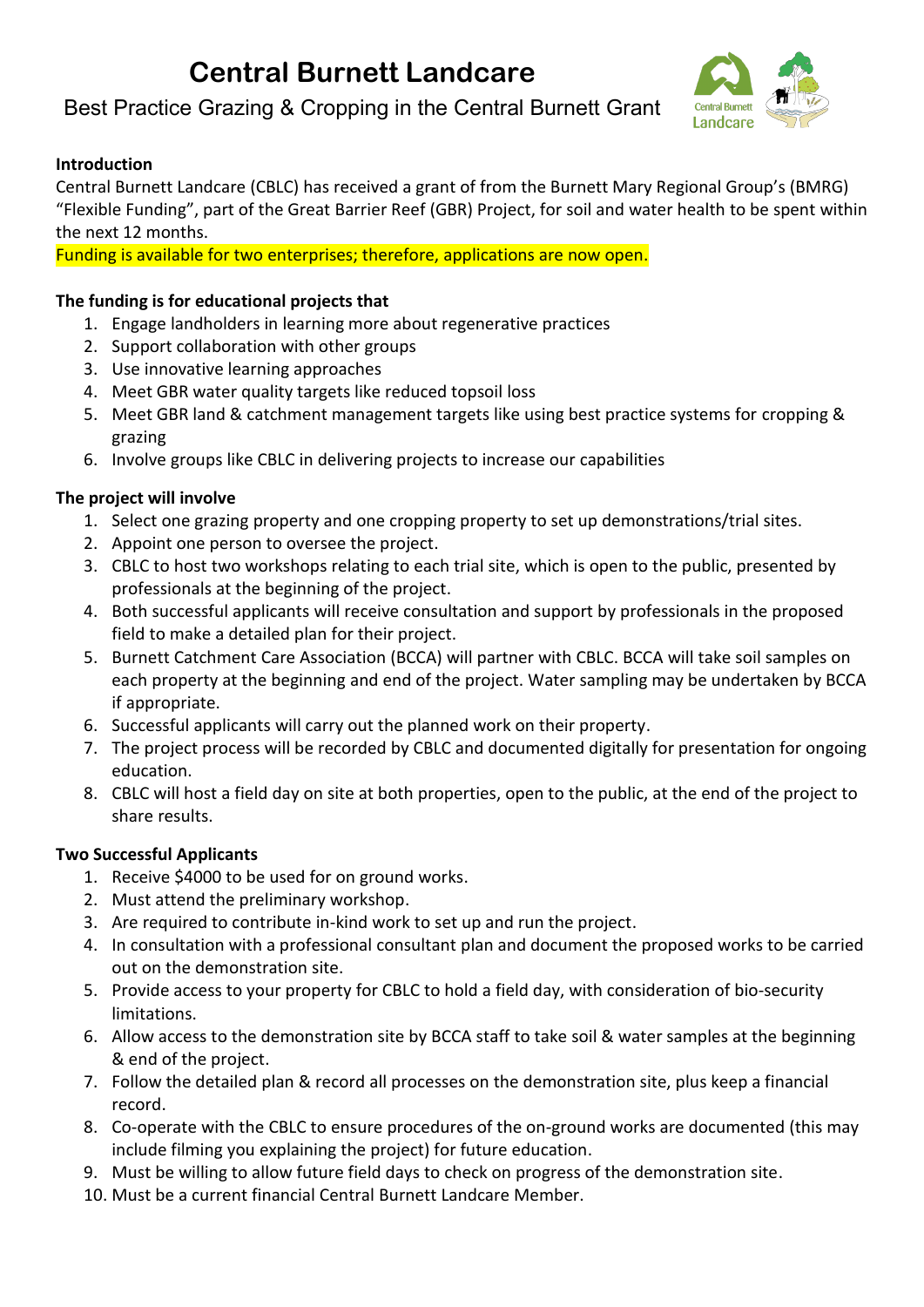This project is focused on soil health & improvement. It will be largely up to you, the landowner/manager, to choose exactly what you would like to do to improve your soil.

### **Project suggestions, not limited to**

- Biodynamics
- Keyline
- Permaculture
- Natural Sequence Farming
- Holistic Management
- Syntropic Agroforestry
- Regenerative Agriculture
- Adding minerals to get the ideal balance in the soil for the cropping
- Integrated pest management
- Making and/or using compost & compost teas
- Stubble retention or adding organic matter
- Rotational/timed grazing
- Planting improved pastures
- Deep ripping on the contour to improve soil moisture retention
- Biodynamic preparations sprayed over pasture & soil

The options of soil improvement systems are very open. Applicants may present ideas that have been used or experiment a new practice.

Remember that you will only have one growing season (2019-2020) to carry out the project and that it must be completed before the 30<sup>th</sup> June 2020.

### **APPLICATIONS CLOSE: Monday 5 th August 2019**

### **Applications are to be submitted to:**

*Ruth Vicary (Secretary) 123 Vicarys Road, Mundubbera 4626 Email: centralburnettlandcare@gmail.com*

### **For further information about the project or assistance with the application contact:**

*Marion Denholm (Project Officer) Email: cblandcareprojects@gmail.com Ph: (07) 41 654 531*

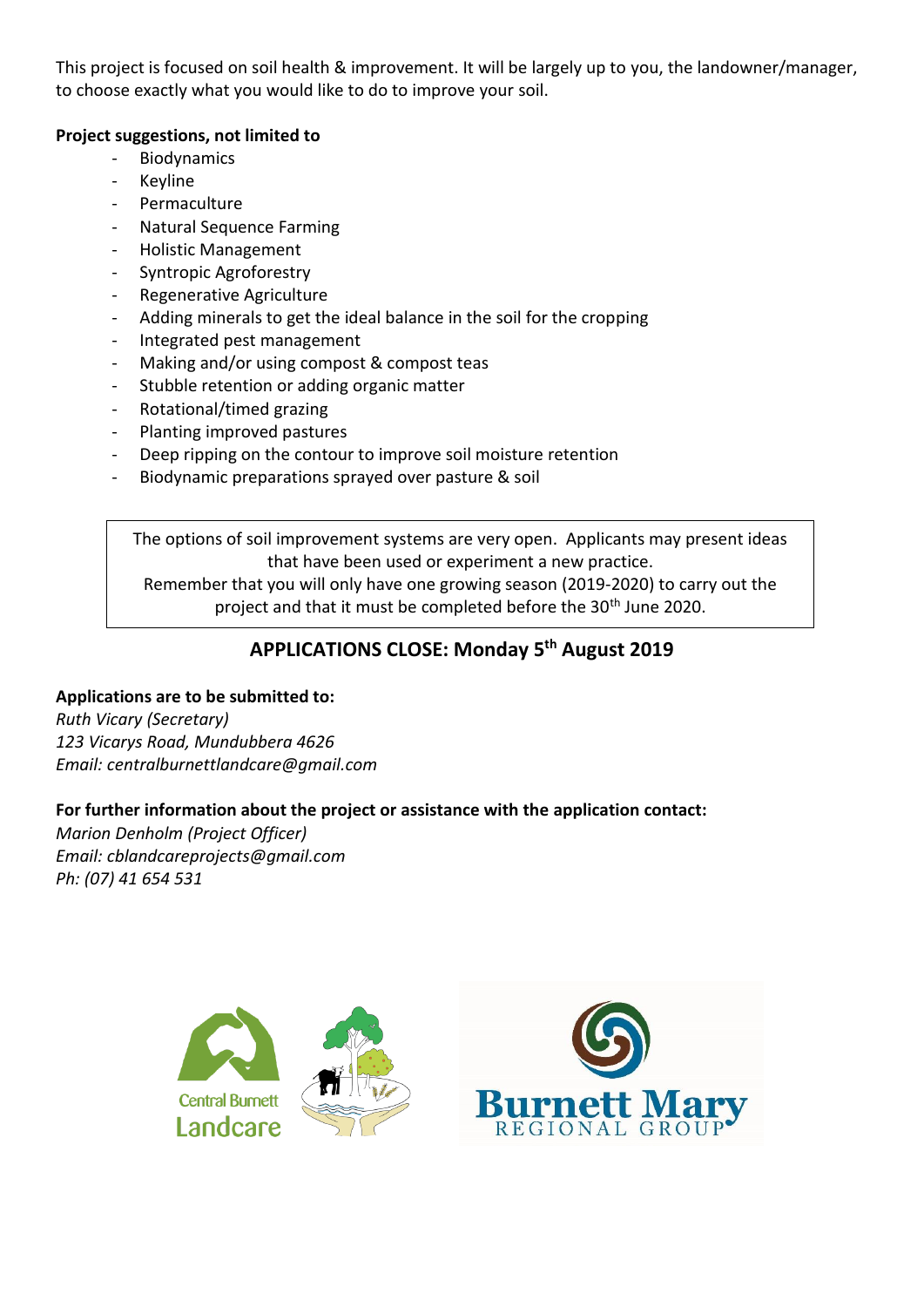## **APPLICATION FORM**

**Central Burnet Landcare** 

Best Practice Grazing & Cropping in the Central Burnett Grant

| Demonstration in improving soil health for (please tick one):<br>Grazing<br>Cropping                    |                                 |  |  |  |  |
|---------------------------------------------------------------------------------------------------------|---------------------------------|--|--|--|--|
| Preferred regenerative system(please tick one):                                                         |                                 |  |  |  |  |
| Biodynamics                                                                                             | <b>Natural Sequence Farming</b> |  |  |  |  |
| Keyline                                                                                                 | <b>Holistic Management</b>      |  |  |  |  |
| Permaculture                                                                                            | <b>Syntropic Agroforestry</b>   |  |  |  |  |
| Other system: ____________________                                                                      |                                 |  |  |  |  |
| Please give a brief outline of your proposed project. (Please attach photos and more info if required.) |                                 |  |  |  |  |
|                                                                                                         |                                 |  |  |  |  |
|                                                                                                         |                                 |  |  |  |  |
|                                                                                                         |                                 |  |  |  |  |
|                                                                                                         |                                 |  |  |  |  |
|                                                                                                         |                                 |  |  |  |  |
|                                                                                                         |                                 |  |  |  |  |
|                                                                                                         |                                 |  |  |  |  |
|                                                                                                         |                                 |  |  |  |  |
|                                                                                                         |                                 |  |  |  |  |
|                                                                                                         |                                 |  |  |  |  |
|                                                                                                         |                                 |  |  |  |  |
|                                                                                                         |                                 |  |  |  |  |
|                                                                                                         |                                 |  |  |  |  |
|                                                                                                         |                                 |  |  |  |  |